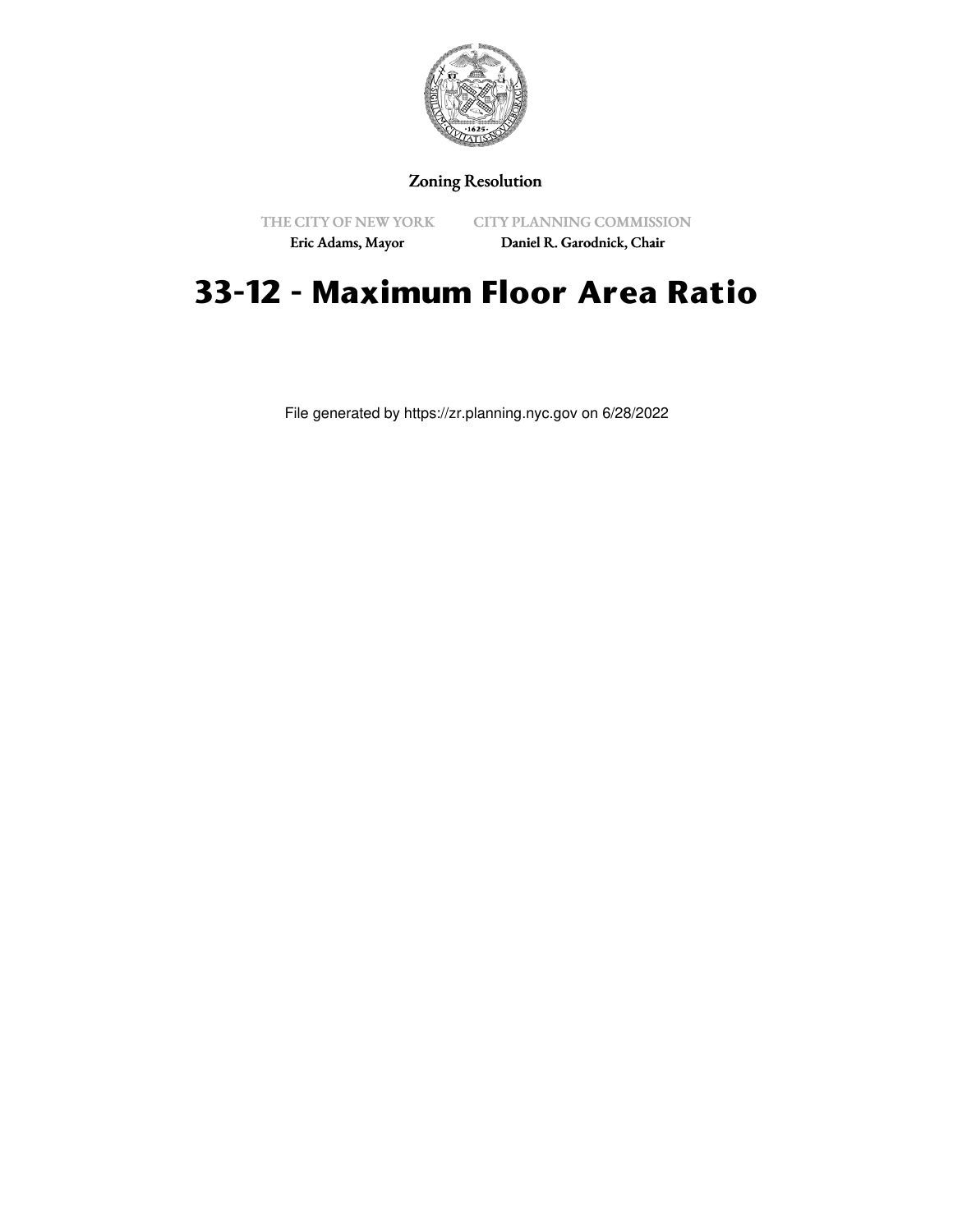# **33-12 - Maximum Floor Area Ratio**

LAST AMENDED 3/22/2016

#### C1 C2 C3 C4 C5 C6 C7 C8

In all districts, as indicated, for any #zoning lot#, the maximum #floor area ratio# shall not exceed the #floor area ratio# set forth in this Section, except as otherwise provided in the following Sections:

|               | Section 33-13 (Floor Area Bonus for a Public Plaza)                 |
|---------------|---------------------------------------------------------------------|
|               | Section 33-14 (Floor Area Bonus for Arcades)                        |
|               | Section 33-15 (Floor Area Bonus for Front Yards)                    |
| Section 33-16 | (Special Provisions for Zoning Lots Divided by District Boundaries) |

Any given #lot area# shall be counted only once in determining the #floor area ratio#.

Where #floor area# in a #building# is shared by multiple #uses#, the #floor area# for such shared portion shall be attributed to each #use# proportionately, based on the percentage each #use# occupies of the total #floor area# of the #zoning lot# less any shared #floor area#.

Except where authorized by express provisions of this Resolution, the maximum #floor area ratio# shall not exceed the amount set forth in this Section by more than 20 percent.

In addition, the following limitations on maximum permitted #floor area# shall apply:

C1-8A C1-8X C1-9A C2-7A C2-7X C2-8A C4-6A C4-7A C5-1A C5-2A C6-2A C6-3A C6-3D C6-3X C6-4A

(a) In contextual Commercial Districts

In the districts indicated, and in C1 and C2 Districts mapped within R9A, R9D, R9X, R10A or R10X Districts, no #floor area# bonuses are permitted.

(b) In Community Board 7, Borough of Manhattan

Within the boundaries of Community Board 7 in Manhattan, in R10 equivalent #Commercial Districts# without a letter suffix, the maximum #floor area ratio# shall not exceed 10.0.

(c) In C6-1A Districts

In C6-1A Districts, the maximum #floor area ratio# shall not exceed the amount set forth in this Section by more than 50 percent.

(d) In C6-4X Districts

In C6-4X Districts, a #floor area# bonus shall only be permitted for a #public plaza# pursuant to Section 33-13.

# **33-121 - In districts with bulk governed by Residence District bulk regulations**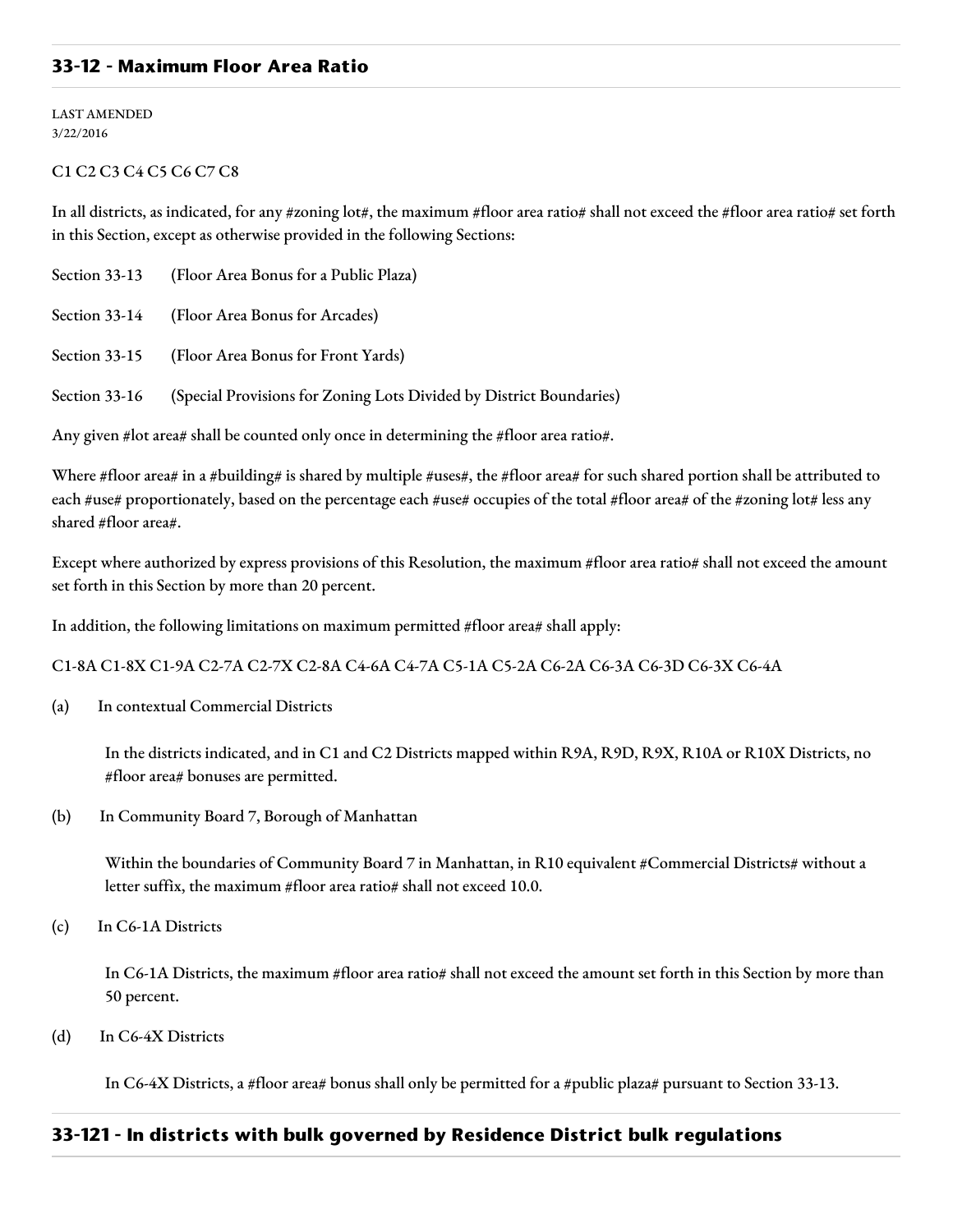## C1-1 C1-2 C1-3 C1-4 C1-5 C2-1 C2-2 C2-3 C2-4 C2-5

In the districts indicated, for a #zoning lot# containing a #commercial# or #community facility# #use#, the maximum #floor area ratio# is determined by the #Residence District# within which such #Commercial District# is mapped and shall not exceed the maximum #floor area ratio# set forth in the following table:

#### MAXIMUM FLOOR AREA RATIO

| District               | Column A<br>For #Zoning Lots#<br>Containing only<br>#Commercial#<br>#use# | Column B<br>For #Zoning Lots#<br>Containing only<br>#Community<br>facility# #use# | Column C<br>For #Zoning Lots#<br>Containing both<br>#Commercial# and<br>#Community facility#<br>$\#uses\#$ |
|------------------------|---------------------------------------------------------------------------|-----------------------------------------------------------------------------------|------------------------------------------------------------------------------------------------------------|
| <b>R1 R2</b>           | 1.00                                                                      | 0.50                                                                              | 1.00                                                                                                       |
| <b>R3-1 R3A</b><br>R3X | 1.00                                                                      | 1.00                                                                              | 1.00                                                                                                       |
| $R3-2$                 | 1.00                                                                      | 1.60                                                                              | 1.60                                                                                                       |
| <b>R4R5</b>            | 1.00                                                                      | 2.00                                                                              | 2.00                                                                                                       |
| R5D R6B                | 2.00                                                                      | 2.00                                                                              | 2.00                                                                                                       |
| <b>R6A R7B</b>         | 2.00                                                                      | 3.00                                                                              | 3.00                                                                                                       |
| R7A R8B                | 2.00                                                                      | $4.00*$                                                                           | 4.00                                                                                                       |
| R <sub>7</sub> D       | 2.00                                                                      | 4.20                                                                              | 4.20                                                                                                       |
| R6 R7-1                | 2.00                                                                      | 4.80                                                                              | 4.80                                                                                                       |
| R7X                    | 2.00                                                                      | 5.00                                                                              | 5.00                                                                                                       |
| <b>R7-2 R8 R8A</b>     | 2.00                                                                      | 6.50                                                                              | 6.50                                                                                                       |
| R8X                    | 2.00                                                                      | 6.00                                                                              | 6.00                                                                                                       |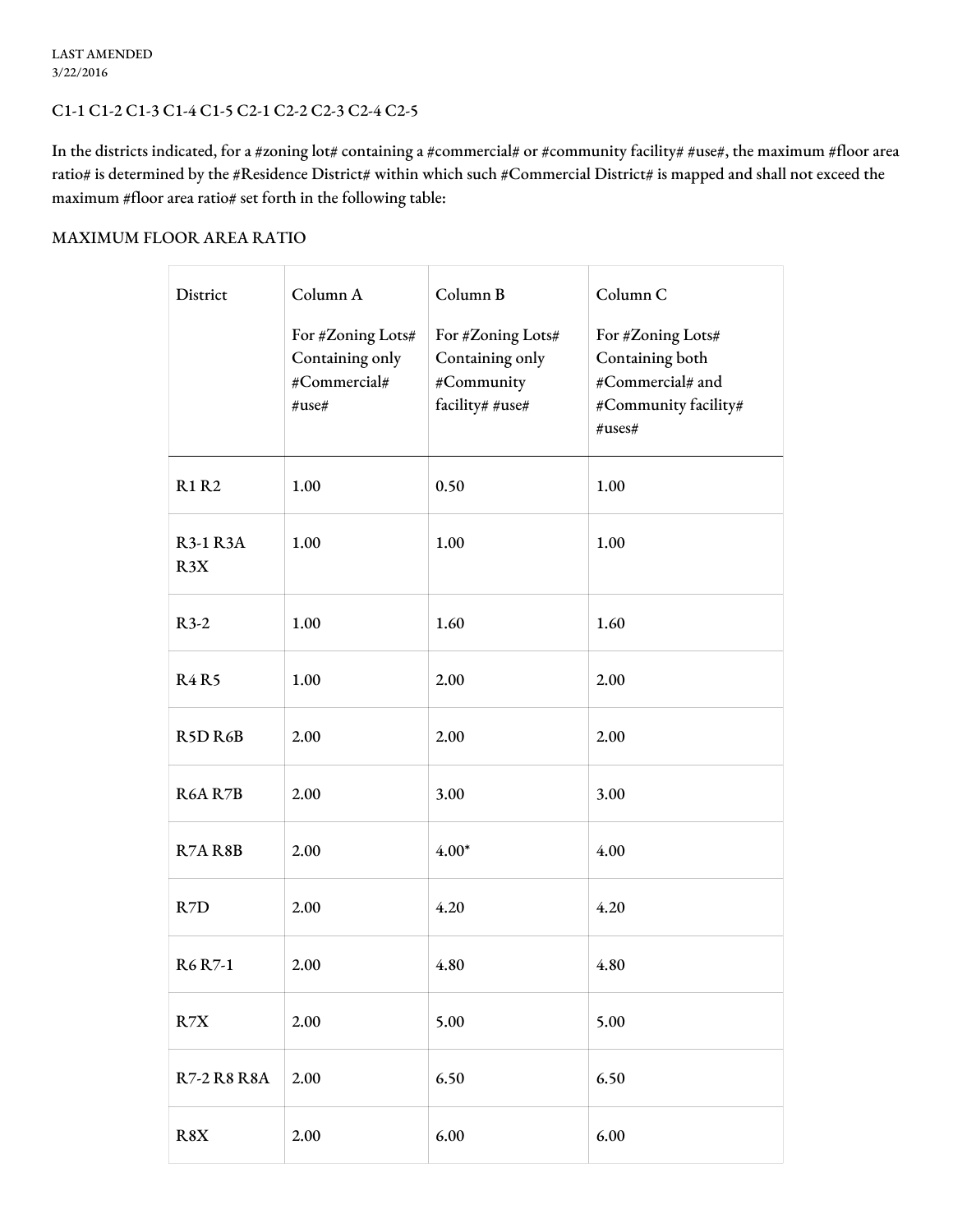| R <sub>9</sub>   | 2.00 | 10.00 | 10.00 |
|------------------|------|-------|-------|
| R9A              | 2.00 | 7.50  | 7.50  |
| R <sub>9</sub> D | 2.00 | 9.00  | 9.00  |
| R9X              | 2.00 | 9.00  | 9.00  |
| <b>R10</b>       | 2.00 | 10.00 | 10.00 |

In R8B Districts, within the boundaries of Community District 8 in the Borough of Manhattan, the maximum #floor area ratio# on a #zoning lot# containing #community facility# #use# exclusively shall not exceed 5.10

In addition, the following provisions shall apply:

\_\_\_\_\_\_\_\_

- (a) For #zoning lots# containing both #commercial# #uses# and #community facility# #uses#, the total #floor area# used for #commercial# #uses# shall not exceed the amount permitted for #zoning lots# containing only #commercial# #uses# set forth in Column A.
- (b) In C1 and C2 Districts mapped within R1 and R2 Districts, the maximum #floor area ratio# for #community facility# #uses# on a #zoning lot# containing both #commercial# #uses# and #community facility# #uses# is 0.50 unless it is increased pursuant to the special permit provisions of Section 74-902 (Certain community facility uses in R1 and R2 Districts and certain Commercial Districts.)
- (c) In C1 and C2 Districts mapped within R1, R2, R3-1, R3A and R3X Districts in the Borough of Staten Island and in Community District 10 in the Borough of the Bronx, the maximum #floor area ratio# for any #zoning lot# containing a #building# used for ambulatory diagnostic or treatment health care facilities, as listed in Section 22-14 (Use Group 4), or child care services, as listed under the definition of #school# in Section 12-10 (DEFINITIONS) shall be 1.2.
- (d) In C1 and C2 Districts mapped within R3, R4, R5, R6, R7, R8 and R9 Districts, for any #zoning lot# containing philanthropic or non-profit institutions with sleeping accommodations, or in C1 and C2 Districts mapped within R3-1, R3A, R3X, R4-1, R4A, R4B, R5A, R5B and R5D Districts, for any #zoning lot# containing #long-term care facilities#, the total #floor area# for all such #community facility# #uses# shall not exceed the amount as set forth in paragraph (b) of Section 24-111 (Maximum floor area ratio for certain community facility uses) or, for #Quality Housing buildings#, as set forth in Section 23-153, unless modified pursuant to Section 74-903.
- (e) The maximum #floor area ratio# for any #zoning lot# used partly for #commercial# #uses# and partly for #long-term care facilities# in C1 and C2 Districts mapped within R3-1, R3A, R3X, R4-1, R4A, R4B, R5A, R5B and R5D Districts, or philanthropic or non-profit institutions with sleeping accommodations in C1 or C2 Districts mapped within R3 through R9 Districts, shall not exceed the amount permitted for a #zoning lot# containing #commercial# #uses# as set forth for the applicable #Residence District# within which such #Commercial District# is mapped in Column A. However, for the districts in which the allowable #floor area ratio#, as set forth in paragraph (b) of Section 24-111 or, for #Quality Housing buildings#, as set forth in Section 23-153, exceeds the amount permitted for a #zoning lot# containing #commercial# #uses#, as set forth in Column A, the provisions of paragraph (b) of Section 24-111 or Section 23-153, as applicable, shall be used to compute the maximum #floor area# permissible for the #zoning lot# unless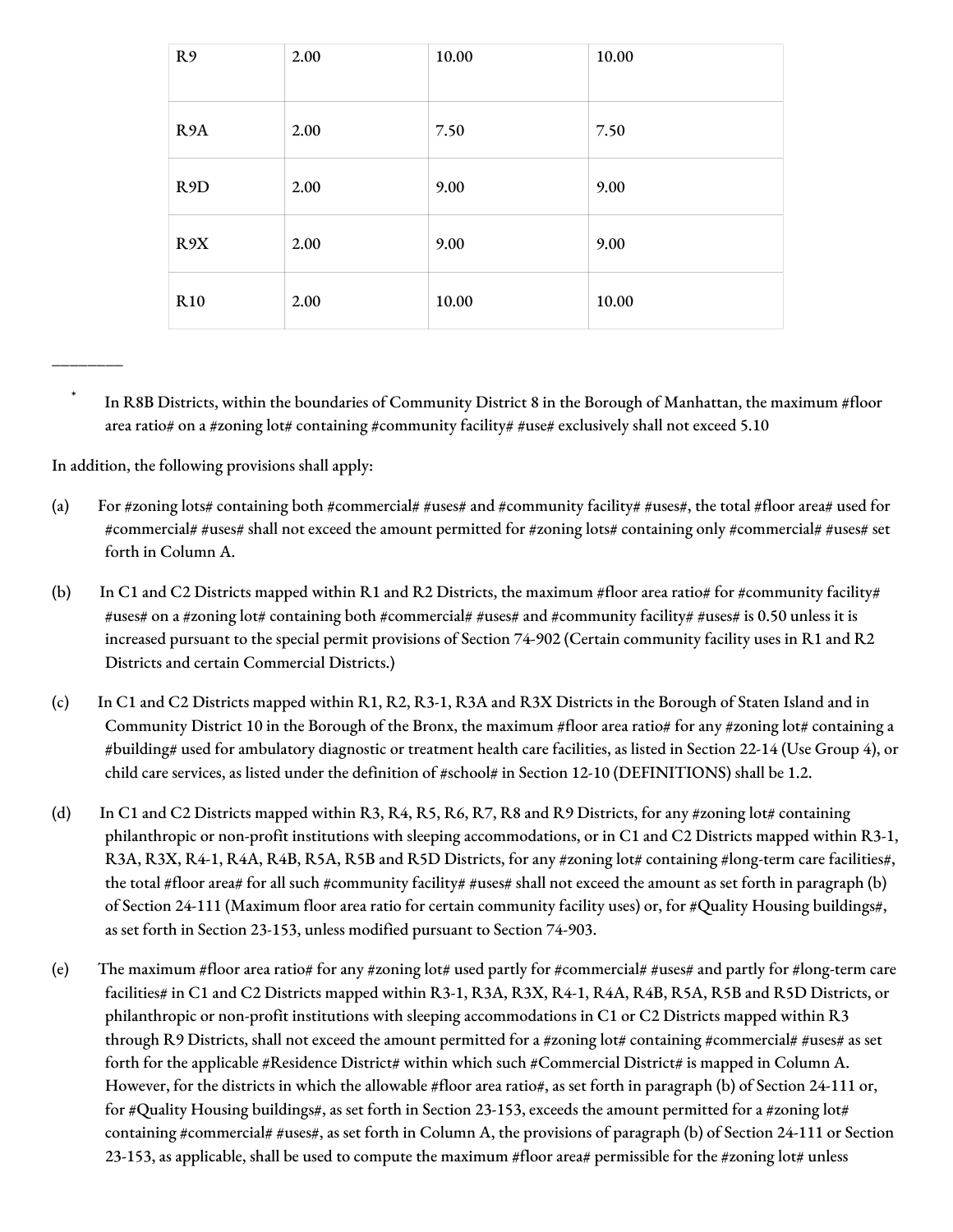# **33-122 - Commercial buildings in all other Commercial Districts**

LAST AMENDED 10/11/2012

## C1-6 C1-7 C1-8 C1-9 C2-6 C2-7 C2-8 C3 C4 C5 C6 C7 C8

In the districts indicated, the maximum #floor area ratio# for a #zoning lot# containing only #commercial# #uses# shall not exceed the #floor area ratio# set forth in the following table:

| <b>Districts</b>                                    | Maximum #Floor<br>Area Ratio# |
|-----------------------------------------------------|-------------------------------|
| C <sub>3</sub>                                      | 0.50                          |
| C <sub>4</sub> -1 C <sub>8</sub> -1                 | 1.00                          |
| C1-6 C1-7 C1-8 C1-9 C2-6 C2-7 C2-8 C7<br>$C8-2C8-3$ | 2.00                          |
| C4-2A C4-3A                                         | 3.00                          |
| C4-2 C4-2F C4-3 C4-4 C4-4D C4-5 C4-6                | 3.40                          |
| C4-4A C4-4L C4-5A C4-5X C5-1                        | 4.00                          |
| $C4-5D$                                             | 4.20                          |
| $C8-4$                                              | 5.00                          |
| C6-1 C6-2 C6-3                                      | 6.00                          |
| $C6-3D$                                             | 9.00                          |
| C4-7 C5-2 C5-4 C6-4 C6-5 C6-8                       | 10.00                         |
| C5-3 C5-5 C6-6 C6-7 C6-9                            | 15.00                         |

**33-123 - Community facility buildings or buildings used for both community facility and commercial uses in all other Commercial Districts**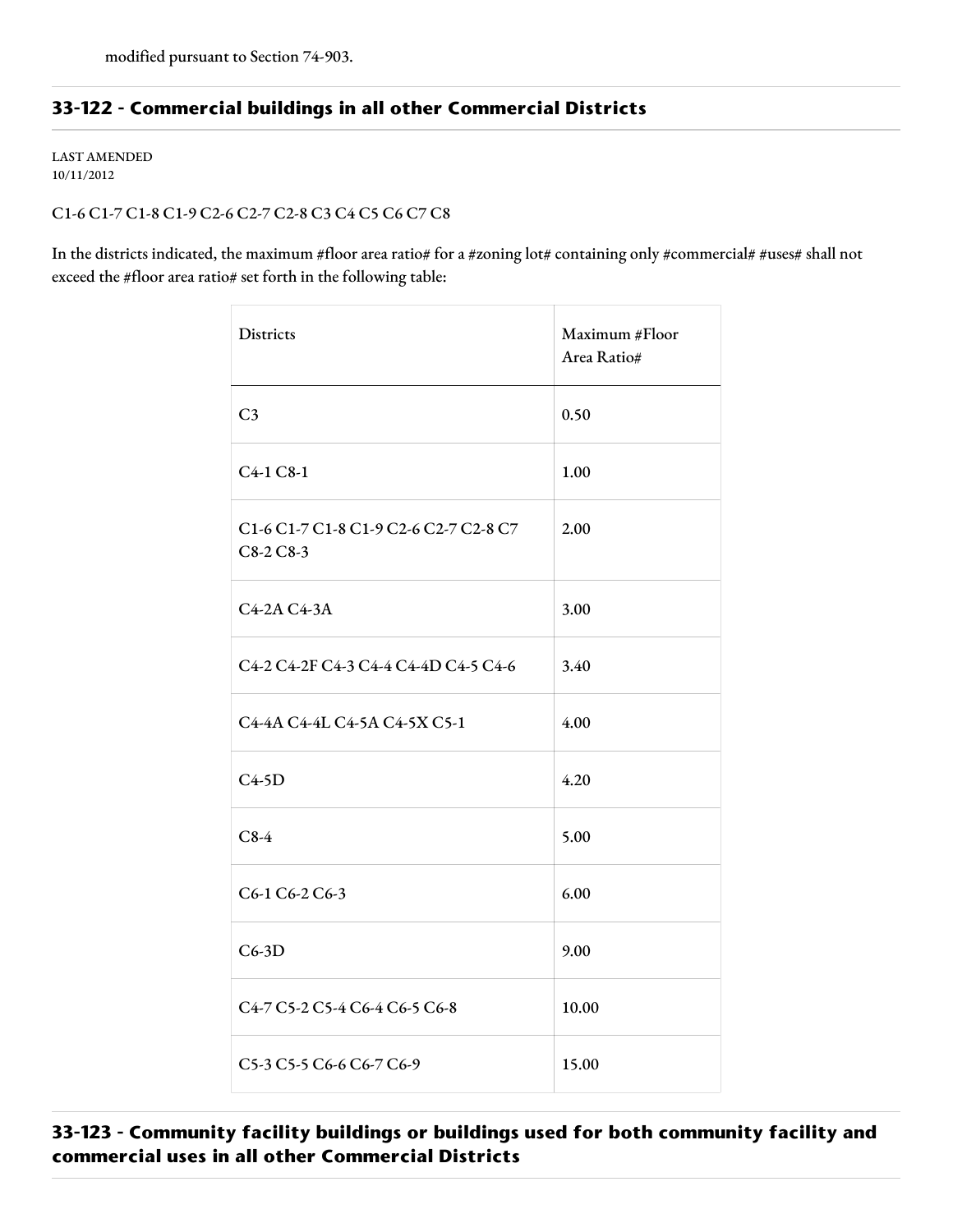## C1-6 C1-7 C1-8 C1-9 C2-6 C2-7 C2-8 C3 C4 C5 C6 C8

In the districts indicated, the maximum #floor area ratio# for a #zoning lot# containing #community facility# #uses#, or for a #zoning lot# containing both #commercial# and #community facility# #uses#, shall not exceed the #floor area ratio# set forth in the following table:

| Districts                                                           | Maximum #Floor Area<br>Ratio# |
|---------------------------------------------------------------------|-------------------------------|
| C <sub>3</sub>                                                      | 1.00                          |
| $C_{4-1}$                                                           | 2.00                          |
| $C8-1$                                                              | 2.40                          |
| C4-2A C4-3A                                                         | 3.00                          |
| C1-6A C2-6A C4-4A C4-4L C4-5A                                       | 4.00                          |
| $C4-5D$                                                             | 4.20                          |
| C4-2 C4-3 C8-2                                                      | 4.80                          |
| $C4-5X$                                                             | 5.00                          |
| $C6-1A$                                                             | 6.00                          |
| C1-6 C1-7 C2-6 C4-2F C4-4 C4-4D C4-5 C6-<br>1 C6-2 C8-3 C8-4        | 6.50                          |
| C1-8A C2-7A C6-3A                                                   | 7.50                          |
| C1-8X C2-7X C6-3D C6-3X                                             | 9.00                          |
| C1-8 C1-9 C2-7 C2-8 C4-6 C4-7 C5-1 C5-2<br>C5-4 C6-3 C6-4 C6-5 C6-8 | 10.00                         |
| C5-3 C5-5 C6-6 C6-7 C6-9                                            | 15.00                         |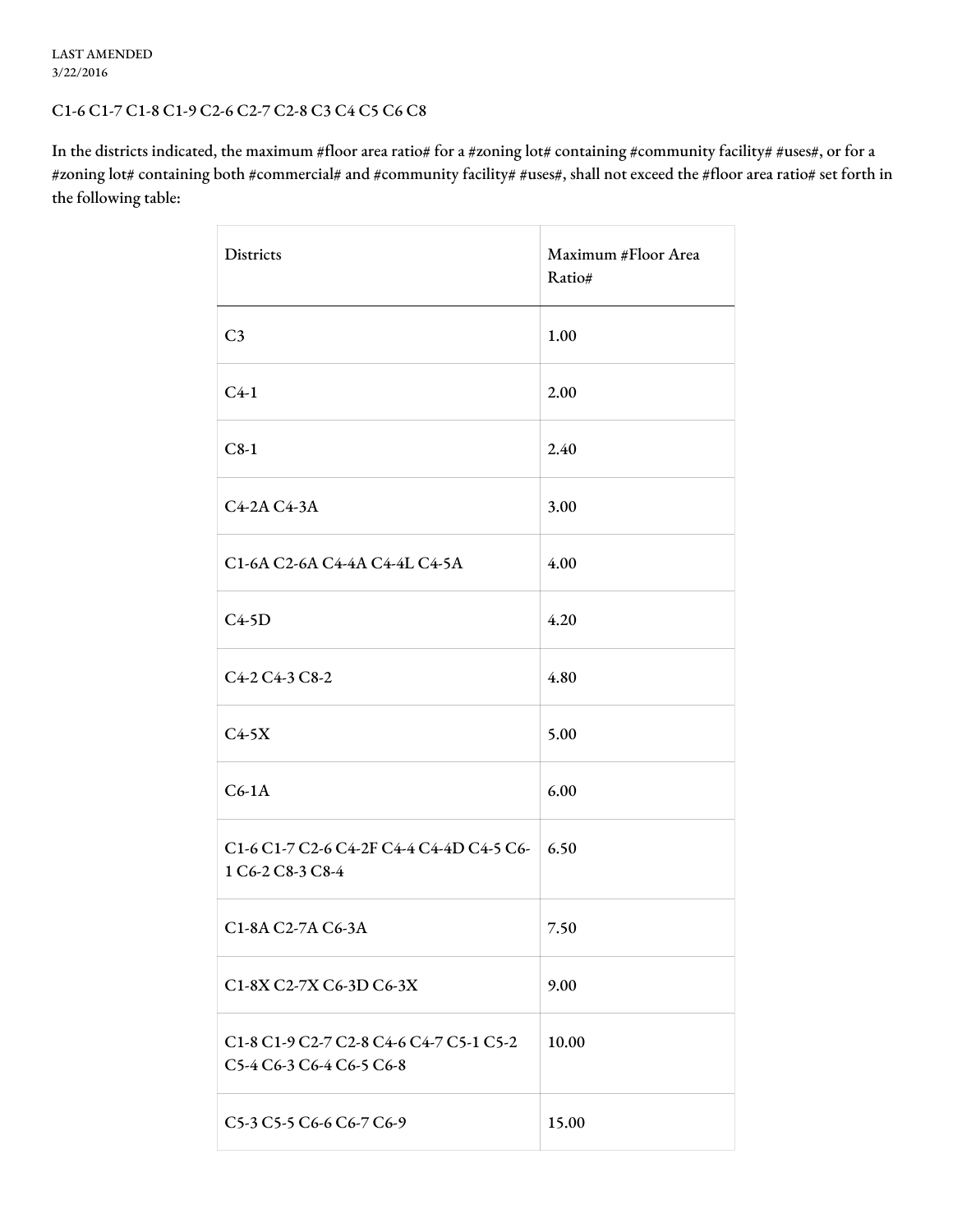For #zoning lots# containing both #commercial# #uses# and #community facility# #uses#, the total #floor area# used for #commercial# #uses# shall not exceed the amount permitted for #zoning lots# containing only #commercial# #uses# in Section 33-122.

In addition, the following provisions shall apply:

- (a) In all #Commercial Districts# except C8 Districts, or districts with a residential equivalent of an R10 District, for any #zoning lot# containing philanthropic or non-profit institutions with sleeping accommodations, the total #floor area# used for such #community facility# #use# shall not exceed the amount as set forth in paragraph (b) of Section 24-111 (Maximum floor area ratio for certain community facility uses) or, for #Quality Housing buildings#, as set forth in Section 23-153, applying the equivalent #Residence District# (indicated in Section 34-112) for the #Commercial District# in which such #use# is located, unless modified pursuant to Section 74-903 (Certain community facility uses in R3 to R9 Districts and certain Commercial Districts).
- (b) The maximum #floor area ratio# for any #zoning lot# used partly for #commercial# #use# and partly for philanthropic or non-profit institutions with sleeping accommodations in #Commercial Districts# other than C8 Districts, or #Commercial Districts# with a residential equivalent of an R10 District, shall not exceed the amount permitted for a #zoning lot# containing #commercial# #uses# by the applicable district regulations. However, for the districts in which the allowable #floor area ratio#, as set forth in paragraph (b) of Section 24-111 or, for #Quality Housing buildings#, as set forth in Section 23-153, exceeds the amount permitted for a #zoning lot# containing #commercial# #uses#, the provisions of paragraph (b) of Section 24-111 or Section 23-153, as applicable, shall be used to compute the maximum #floor area# permissible for the #zoning lot# unless modified pursuant to Section 74-903.

# **33-124 - Existing public amenities for which floor area bonuses have been received**

LAST AMENDED 10/17/2007

(a) Elimination or reduction in size of non-bonused open area on a #zoning lot# containing a bonused amenity

In all districts, any existing open area for which a #floor area# bonus has not been utilized that occupies the same #zoning lot# as an existing #publicly accessible open area# or other public amenity, open or enclosed, for which a #floor area# bonus has been utilized, may be reduced in size or eliminated only upon certification of the Chairperson of the City Planning Commission that all bonused amenities comply with the standards under which such #floor area# bonus was granted.

(b) Kiosks and open air cafes

Kiosks and open air cafes may be placed within an existing #publicly accessible open area# for which a #floor area# bonus has been received by certification, pursuant to Section 37-73 (Kiosks and Open Air Cafes).

(c) Nighttime closing of existing public open areas

In all #Commercial Districts#, the City Planning Commission may, upon application, authorize the closing during certain nighttime hours of an existing #publicly accessible open area# for which a #floor area# bonus has been received, pursuant to Section 37-727 (Hours of access).

(d) Elimination or reduction in size of existing public amenities

In all #Commercial Districts#, no existing #publicly accessible open area# or other public amenity, open or enclosed, for